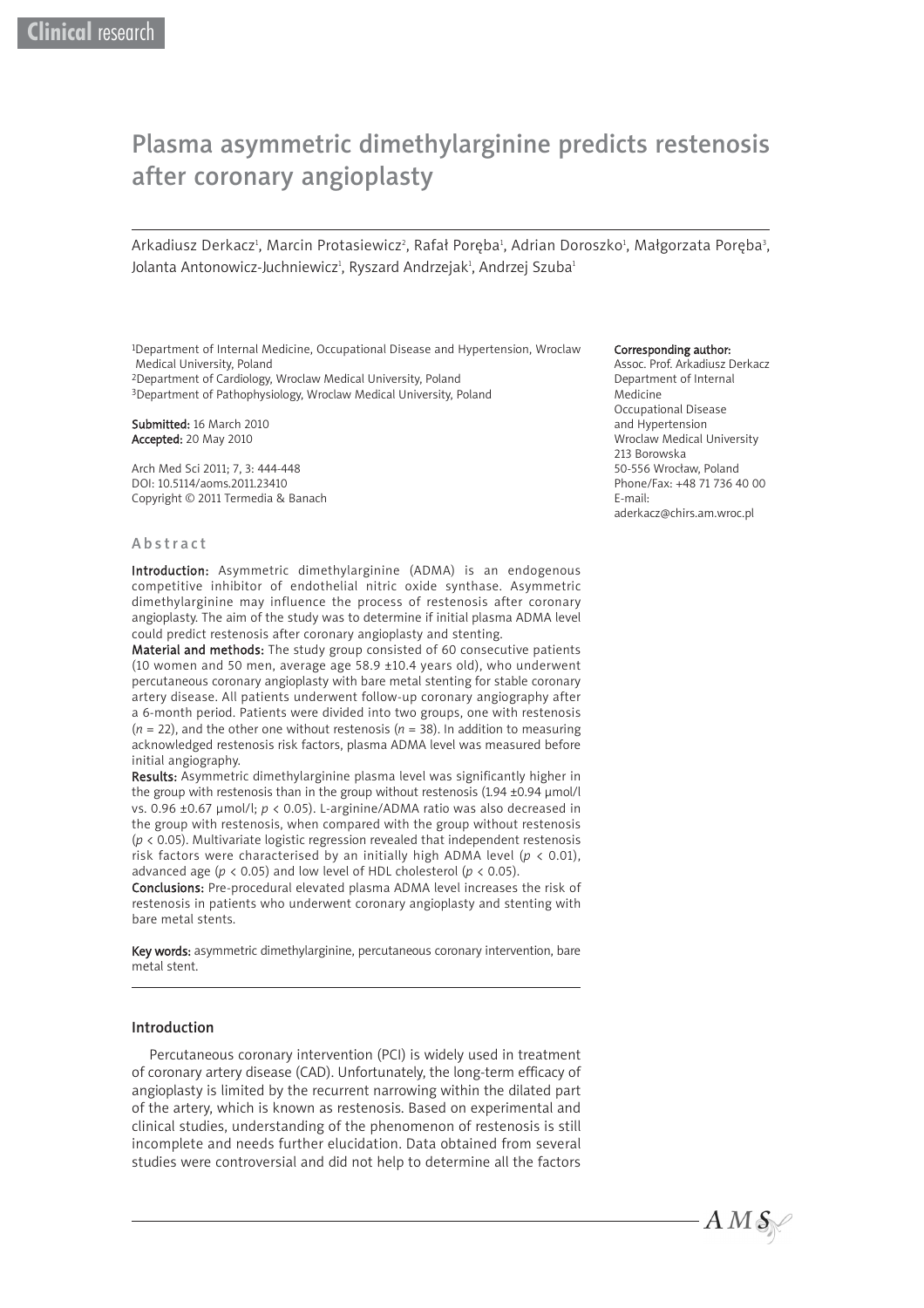influencing the process. Injury of the endothelium within epicardial arteries occurring during angioplasty is believed to activate the process of restenosis [1]. Due to this fact it seems reasonable to search for other factors contributing to endothelial dysfunction, which may participate in development and progression of restenosis.

Asymmetric dimethylarginine (ADMA) is an endogenous competitive inhibitor of endothelial nitric oxide synthase (eNOS) [2]. Asymmetric dimethylarginine is regarded as a new cardiovascular risk factor and it may potentially influence the process of restenosis occurring after coronary angioplasty. A strong relationship was shown between ADMA and CAD, and plasma ADMA level was higher in patients with a documented CAD compared to a healthy control group [3]. Simultaneously, Valkonen *et al*. observed a signi ficant increase in the risk of major cardiovascular events in middle-aged non-smoking men with higher plasma ADMA level [4].

The aim of the study was to determine if initial plasma ADMA level could predict restenosis after coronary angioplasty and stenting.

## Material and methods

The study group consisted of 60 consecutive patients (10 women and 50 men, average age 58.9 ±10.4 years) with stable coronary artery disease who underwent PCI. All subjects had chronic CCS (Canadian Cardiovascular Society) class II or III angina and were treated with simvastatin, in the dose of 20 mg or 40 mg, acetylsalicylic acid 75-150 mg, angiotensin-converting enzyme inhibitor and β-blocker, if possible. Short acting nitroglycerine was administered only in case of stenocardial pain. Clinical indications for coronary angiography were based on the stress treadmill test and symptoms. Subjects reported that angina was not controlled by the optimal medical therapy. Patients with a significantly positive stress treadmill with ST depressions more than 4 mm and with a low exercise tolerance (less than about 4 MET) were qualified for coronary angiography. Additionally, substantial objective evidence of extensive ischaemia in echocardiography was taken into account.

Coronary angiography was performed through the femoral artery with the help of Judkins' technique, using a 6 F haemostatic sheath with Advantax equipment (General Electric, USA). Nonionic contrast agents were used only to visualize the coronary circulation. Epicardial coronary arteries were visualized with selective coronary angiography in standard projections. In selected cases standard projections were supported by individually matched projections. Coronary angioplasty was performed when the stenosis of the coronary artery exceeded

70%. Bare metal stents (BMS) were used in all cases. Patients with drug-eluting stents (DES), and patients who underwent solely balloon angioplasty were not included in the study. Only patients after the implantation of one stent were examined. Stent implantation was performed after balloon predilatation with inflation pressure of 12 atm to 18 atm or with direct stenting. Balloon inflation lasted between 30 and 40 s in case of balloon predilatation, and about 20-30 s in case of direct stent implantation. Maximally three inflations were accepted. Time and number of inflations, as well as balloon diameter, were individually adjusted. All patients who underwent a successful PCI with residual narrowing not exceeding 20% followed by BMS in a single coronary artery were qualified for the study.

Exclusion criteria for this study included atherosclerotic lesions which were over 30 mm long, lesions of the left main coronary artery, ostial lesions or lesions located in bifurcations, and lesions located within native coronary arteries except those of diameter between 2.5 mm and 3.5 mm. Furthermore, patients with any acute or chronic inflammatory diseases, as well as patients with diabetes, malignancies, heart failure, kidney or liver insufficiency, with massive haemorrhages, acute myocardial infarctions and with indications for acute revascularisation or with fatal complications, were excluded from the study.

In order to assess the final result of the procedure, angiographic evaluation was performed immediately after coronary angioplasty. The longterm result was assessed 6 months after the procedure, by means of control coronary angiography. Restenosis was defined as narrowing within the vessel lumen at the location of stent implantation or within 1 cm from the stent margin, exceeding 50%. Objective evaluation of the vessel lumen was performed with digital quantitative coronary angiography (QCA) analysis. Patients with recurrent vessel narrowing ≥ 50% were included in the group with restenosis (group  $\vert$ ;  $n = 22$ ). Patients without stenosis or with narrowing < 50% were included in the group without restenosis (group II;  $n = 38$ ). The recruitment of patients to the specific group according to the definition of restenosis was made blindly to ADMA levels.

Venous blood was collected directly before the procedure. The ethylenediaminetetra-acetate (EDTA) blood was centrifuged (at speed of 10 000/per minute); plasma was collected and frozen at the temperature of –70°C, in order to perform ADMA measurement by high performance liquid chroma tography (HPLC). Total cholesterol, LDL cholesterol, HDL cholesterol and triglyceride serum levels were determined by using commercial tests (Boehringer Mannheim, Germany).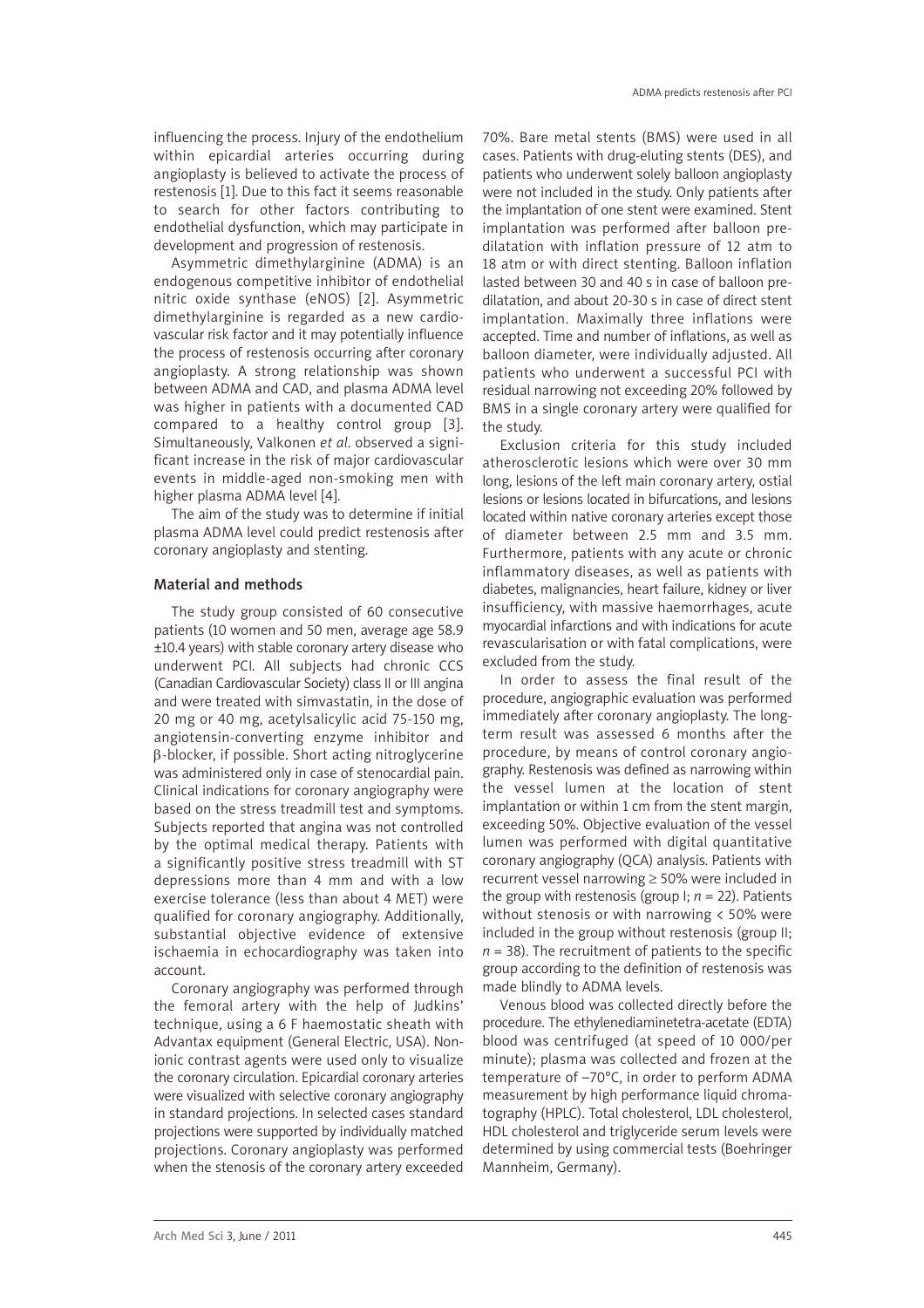Informed consent was obtained from each patient within both study groups. The Bioethical Committee of Wroclaw Medical University approved the study.

Statistical analysis was performed with the Statistica PL 6.0 package (StatSoft, Poland). Average (*x*) and standard deviations (SD) concerning quantitative variables and percentage values for qualitative variables were measured in the studied groups. The distribution was verified with the Shapiro-Wilk *W*-test. In the case of quantitative variables with abnormal distribution, a nonparametric Mann-Whitney *U*-test was used. To determine the independent risk factors of restenosis, multivariate logistic regression analysis was performed. The analysis involved total, LDL and HDL cholesterol, triglycerides, ADMA, and the age of patients. Values of *p* < 0.05 were accepted as statistically significant.

## Results

The study subgroups with and without restenosis did not differ as far as demographics, medications, laboratory parameters and clinical factors are concerned. Demographics and laboratory parameters of both groups are presented in Table I. No significant differences in basic angiographic parameters reported before and after coronary angioplasty were observed between group I and group II (Table II).

In the group with restenosis ADMA plasma concentration was significantly higher than in the group without restenosis. L-arginine/ADMA ratio was also lower in the group with restenosis, compared to the group without restenosis (Table III).

Multivariate logistic regression revealed that independent risk factors of restenosis were an initial high ADMA level  $[OR = 5.96 (2.45, 11.26);$ *p* < 0.01], advanced age [OR = 1.02 (1.00, 1.17); *p* < 0.05] and low level of HDL cholesterol [OR = 0.96 (0.76, 0.99); *p* < 0.05], [OR – odds ratio for unit change (confidence interval –95%, 95%)]. Plasma glucose levels were normal and this parameter was not included in the regression model.

### **Discussion**

The role of biochemical factors in the pathogenesis of coronary artery restenosis after PCI continues to be the subject of multiple investigations. The analysis is quite difficult due to the complex character of the phenomenon. Findings resulting from the experimental environment frequently have no confirmation in clinical studies. Earlier studies of this phenomenon were based on angiographic evaluation of atherosclerotic lesions. It was proved that long lesions with calcifications, located within arteries of small diameter and of type C stenosis are more prone to restenosis. Other risk factors for restenosis included diabetes mellitus, unstable coronary heart disease, signi-

| Parameters                         | Whole group $(n = 60)$ | Group $(n = 22)$ | Group II $(n = 38)$ | Value of p |
|------------------------------------|------------------------|------------------|---------------------|------------|
| Age [years]                        | $58.9 \pm 10.4$        | $58.6 \pm 9.6$   | $592 + 10.9$        | <b>NS</b>  |
| Men [%]                            | 83.7                   | 81.3             | 84.8                | <b>NS</b>  |
| Total cholesterol [mg/dl]          | $198.9 + 45.5$         | $200.1 + 56.4$   | $198.3 + 39.9$      | <b>NS</b>  |
| LDL cholesterol [mg/dl]            | $123.5 + 36.8$         | $119.3 +44.1$    | $125.2 + 34.2$      | <b>NS</b>  |
| HDL cholesterol [mg/dl]            | $45.1 + 9.6$           | $45.2 + 9.9$     | $45.1 + 9.6$        | <b>NS</b>  |
| Triglycerides [mg/dl]              | $155.6 + 90.2$         | $184.9 + 114.2$  | $140.9 + 73.2$      | <b>NS</b>  |
| Previous myocardial infarction [%] | 51.7                   | 52.5             | 50.5                | <b>NS</b>  |
| Active smoking [%]                 | 50.0                   | 53.1             | 48.3                | <b>NS</b>  |
| Arterial hypertension [%]          | 46.7                   | 48.6             | 43.6                | <b>NS</b>  |

## Table I. Study group demographics

Table II. Basic angiographic parameters before and after coronary angioplasty

|                    | Parameter                        | Group $(n = 22)$ | Group II $(n = 38)$ | Value of p |
|--------------------|----------------------------------|------------------|---------------------|------------|
| Before angioplasty | Reference diameter [mm]          | $3.0 + 0.2$      | $3.1 + 0.1$         | <b>NS</b>  |
|                    | Percent stenosis                 | $74.2 + 12.2$    | $74.1 + 13.7$       | <b>NS</b>  |
|                    | Lesion length [mm]               | $16.4 \pm 2.4$   | $16.9 + 1.1$        | <b>NS</b>  |
|                    | Stent length [mm]                | $18.2 + 3.9$     | $19.1 + 5.3$        | <b>NS</b>  |
|                    | Maximal inflation pressure [atm] | $15.9 + 3.7$     | $15.4 + 3.1$        | <b>NS</b>  |
| After angioplasty  | Percent residual stenosis        | $12.8 + 10.9$    | $14.7 + 11.8$       | <b>NS</b>  |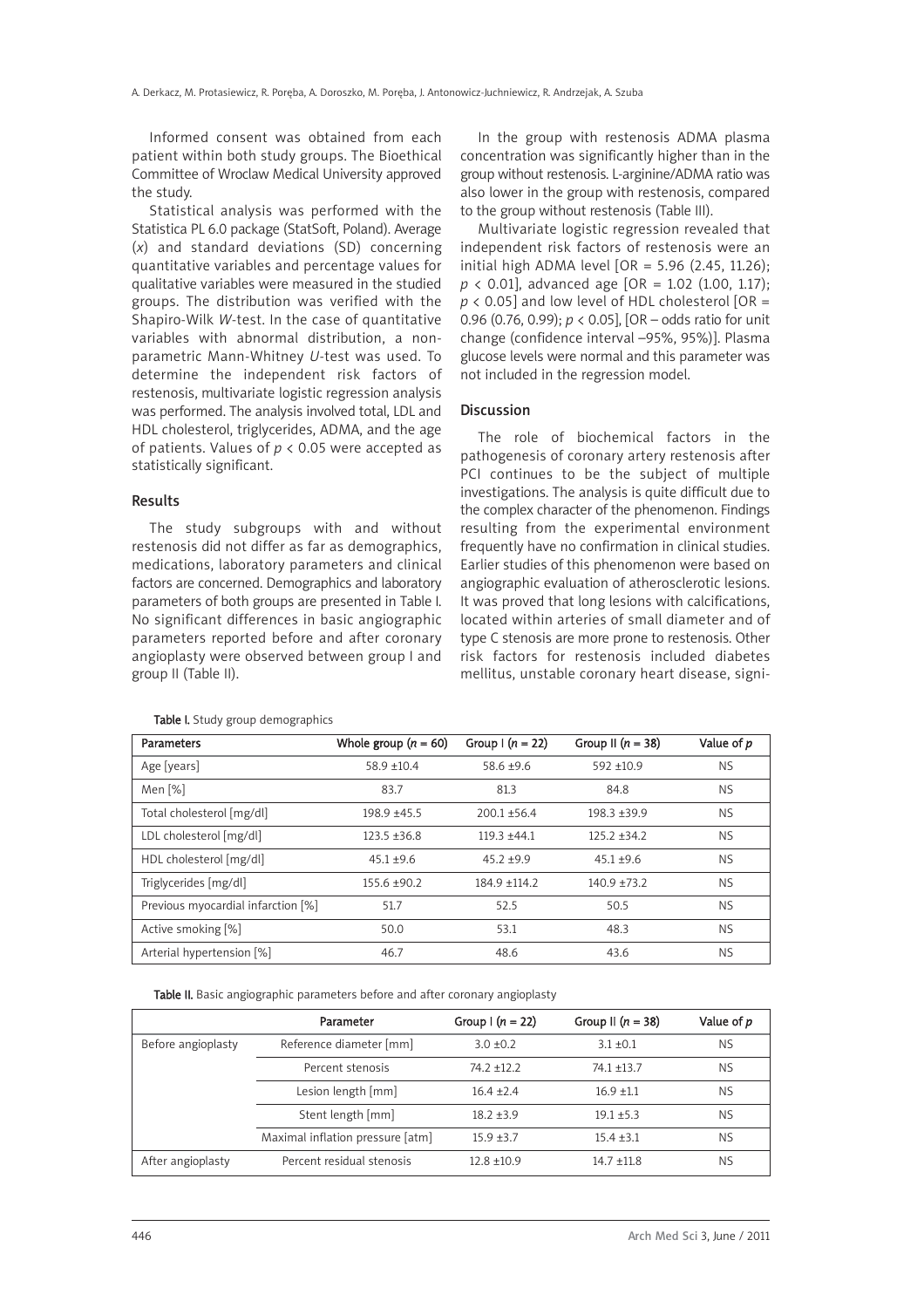ficant length of the implanted stent and suboptimal result of coronary angioplasty with large residual stenosis [5].

Patients with diabetes mellitus, acute or chronic inflammatory disease and with acute coronary syndrome were excluded from our study. Moreover, taking the characteristics of anatomy, anthropometrics and angioplasty procedure into account, as well as pharmacotherapy, special exclusion criteria were applied to make the study group homogeneous. Such restrictive inclusion criteria limited the influence of various anatomical and anthropometric factors, as well as the influence of factors connected with the procedure itself, on the recurrence of restenosis and on ADMA concentrations. Only bare metal stents were used in our study, as their influence on the function of the artery wall is weak in comparison to drug-eluting stents.

Our study is one of the first studies to report that the initial asymmetric dimethylarginine plasma level preceding the performance of coronary angioplasty with stenting increases risk of restenosis after 6 months. A recent study found similar results in a group of 105 patients. The levels of ADMA obtained before the procedure predicted the development of restenosis and major adverse cardiac events in patients who underwent elective PTCA and bare metal stent procedures [6].

In the group of patients with restenosis the initial plasma level of ADMA was significantly higher (*p* < 0.01) and the ratio of L-arginine/ADMA was significantly lower in comparison to patients without restenosis (*p* < 0.01). Additionally, logistic regression analysis revealed that the independent risk factors of restenosis include ADMA, age and HDL cholesterol level.

An earlier study by Lu *et al*. showed an increased number of cardiovascular events, including restenosis, after PCI in patients with increased plasma ADMA levels [7]. The study revealed the negative influence of age and the protective role of HDL cholesterol level on the recurrent narrowing in the coronary artery after coronary angioplasty [8].

Elevated plasma ADMA level was reported in patients with traditional cardiovascular risk factors: endothelial dysfunction, elevated total cholesterol level, arterial hypertension, impaired glucose tolerance, and increased intima-media thickness [9–14]. Asymmetric dimethylarginine – an endogenous inhibitor of endothelial nitric oxide (NO) synthase – impairs endothelial NO production, leading to NO deficiency and increased production of oxygen free radicals [15, 16]. Endogenous nitric oxide has anti-inflammatory capabilities, as it inhibits the interaction between endothelium and circulating monocytes [17]. Nitric oxide also inhibits platelet aggregation and their interactions with endothelium, simultaneously decreasing *in vitro*

Table III. Asymmetric dimethylarginine and L-arginine in studied subjects

| Parameter                                            | Group I<br>$(n = 22)$ | Group II<br>$(n = 38)$          | Value of p |
|------------------------------------------------------|-----------------------|---------------------------------|------------|
| L-arginine [µmol/l] $100.5 \pm 34.5$ 74.6 $\pm 23.9$ |                       |                                 | & 0.05     |
| ADMA [µmol/l]                                        | $1.94 + 0.94$         | $0.96 + 0.67$                   | & 0.05     |
| L-arginine/ADMA                                      |                       | $49.6 + 23.8$ 121.4 $\pm 100.0$ | & 0.05     |

proliferation of vascular smooth muscle cells [18, 19]. Significant damage of the endothelium resulting from coronary angioplasty stimulates the smooth vascular muscle [20]. Furthermore, it was also found in an animal model that the nitric oxide produced in the endothelium decreases the *in vivo* proliferation of smooth muscles in vessels, as well as the growth of neointima [21]. Decreased endothelial production of NO in patients with elevated ADMA levels may accelerate the process of restenosis. Increased ADMA plasma concentration is associated with impaired flow-mediated vasodilation and the progression of atherosclerosis [14]. Several studies have reported an increased rate of coronary restenosis in patients with impaired flow-mediated vasodilatation [22-24]. Increased plasma ADMA concentrations may also cause the upregulation of angiotensin-converting enzyme and increased oxidative stress by means of angiotensin I receptor [25, 26]. Concentrations of ADMA obtained before PCI predict the development of restenosis and major adverse cardiac events. However, there have been reports not confirming the predictive value of ADMA levels in acute coronary syndrome [6, 27].

Further clinical implications for the use of ADMA levels could be based on the observation that levels of ADMA obtained before the procedure predict the development of restenosis and major adverse cardiac events in patients who underwent PCI and bare metal stent procedures and thus it may be applied in such a group of patients.

A limitation of the study is the small number of participants. The study should be treated as a preliminary report.

In conclusion, there are several known mechanisms that may explain acceleration of restenosis in patients with elevated ADMA levels. Pre-procedural elevated plasma ADMA level increases the risk of restenosis in patients who underwent coronary angioplasty and stenting with bare metal stents.

#### References

- 1. Weintraub WS. The pathophysiology and burden of restenosis. Am J Cardiol 2007; 100: 3K-9K.
- 2. Leiper J, Vallance P. Biological significance of endogenous methylarginines that inhibit nitric oxide synthases. Cardiovasc Res 1999; 43: 542-8.